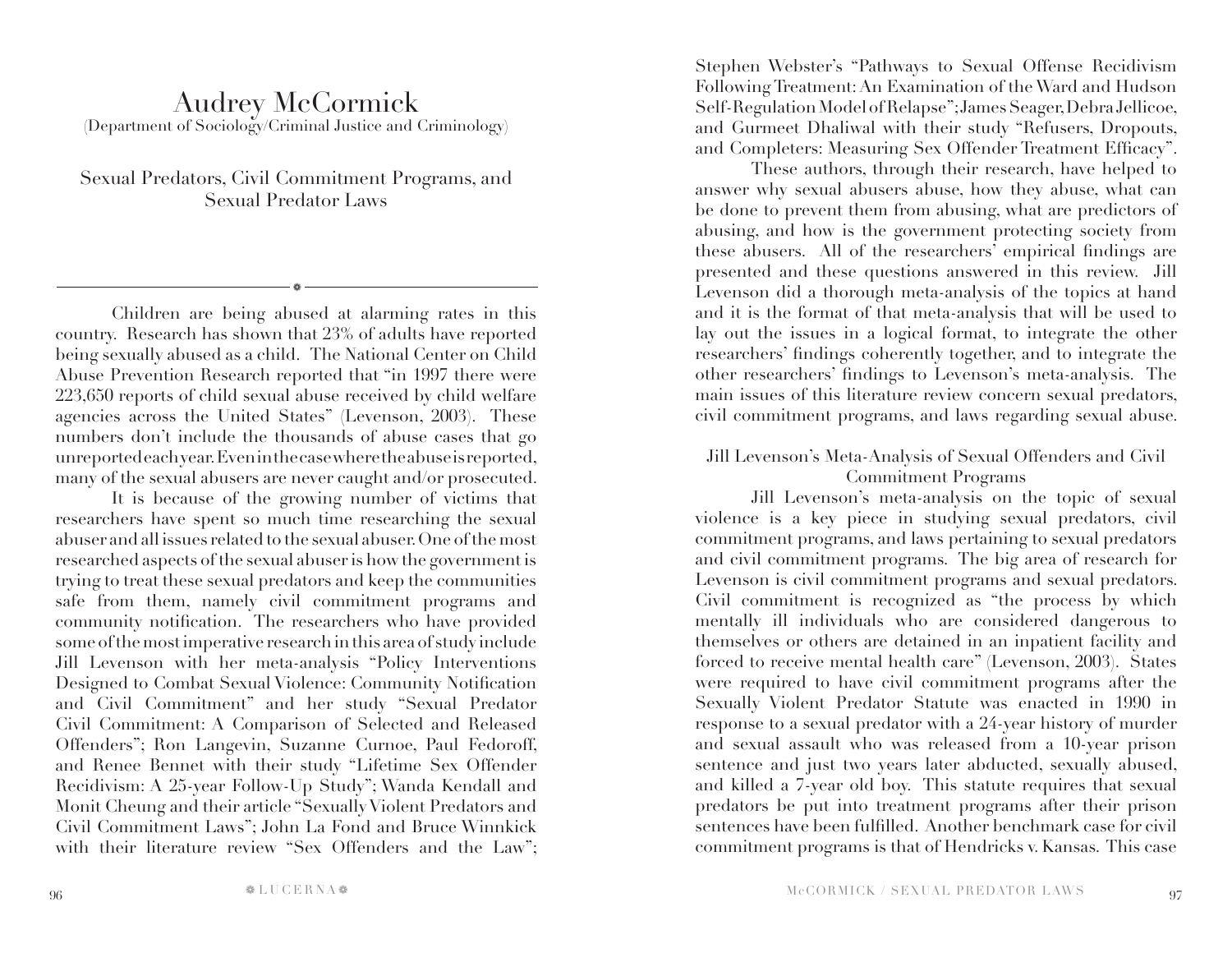"limited sex offender civil commitment to those individuals who have been convicted of a sexual crime and demonstrate (a) a mental abnormality or personality disorder that makes it difficult, if not impossible, for the person to control his sexual behavior and (b) a likelihood to commit future sexual offenses" (Levenson, 2003). More extensive discussion of the laws dealing with sexual offenders appears later in this literature review.

The question of who is a sexually violent predator is one of the sub-areas of research under civil commitment programs. The label of sexual predator in many states "applies specifically to sex offenders who target strangers or acquaintances with whom a relationship has been established primarily for the purpose of victimization, who have multiple victims, or who commit especially violent offenses" (Levenson, 2003). Most sexually violent predators have some kind of a mental abnormality or a personality disorder. It is because of these abnormalities and disorders that predators seek out young and impressionable children and gain their trust while meticulously planning their attack. When looking at the average number of victims of sexually violent predators, Levenson found that "the average number of victims for pedophiles who molested girls was 20; for pedophiles who preferred boys, the average number was over 100" (Levenson, 2003).

Next, Levenson looked at the goals of civil commitment. Although one of the main goals of civil commitment is rehabilitation of sexual offenders, punishment, isolation, and incapacitation are the primary goals. For a sexual offender to be admitted into a civil commitment program, they must go through an admittance process with multiple steps. First, the sexual offender needs a referral from the prison that released them. Second, trained professionals must evaluate them and if the offender is then deemed to be at high risk for being sexually violent, they are given a hearing. Finally, if at the trial there is probable cause to believe that the person is indeed sexually violent, they then enter the system.

There are, however many criticisms of civil commitment. Some critics argue that civil commitment programs are just another jail and another way to keep someone locked up for good. Other critics wonder if paraphilia, a diagnosis of many

sexual offenders, meets the American Psychiatric Association's definition of a "mental illness" and therefore meeting the requirements for civil commitment programs. The problem, critics contend, is that "the term 'mental abnormality' has no scientific or clinical meaning, but rather represents only a 'deviation from the norm'" (Levenson, 2003). This is just one of the many arguments in the ongoing debate of "mad v. bad" or "sick v. evil".

Levenson then researches the costs of civil commitment programs. She finds that the costs of the programs are very high. To be more specific, "yearly costs for civil commitment programs are estimated to range from \$70,000 per client in Washington to \$103,000 in California" (Levenson, 2003). Release from the civil commitment programs does not occur nearly as much as admittance to the programs does; release is actually a rare occurrence. The cost of these programs continues to grow with each new client. There have been some alternatives to civil commitment programs mentioned. These include treatment while incarcerated and lifetime parole. These are both cost-cutting mechanisms and ways to reach many sexual offenders at one time.

Levenson finds pitfalls in the research of civil commitment programs when she is researching whether or not they are linked to offender recidivism. One pitfall was that there was no literature available on the subject. Another pitfall, she discovered, is that professionals' ability to predict future dangerous behavior is questionable. Another area of concern is the lack of ability to evaluate whether or not a sexual offender is ready for release from the program. Levenson concludes her literature review emphasizing the point that, "perhaps the most pressing need is the importance of establishing empirical evidence that community notification and civil commitment achieve their goal of reducing sexual violence" (Levenson, 2003).

## Other Researchers' Findings on Sexual Predators and Civil Commitment Programs

Levenson's meta-analysis of the issues at hand is thorough and extensive. However, even more studies have been done and even more articles written about sexual offenders, civil commitment programs, and laws concerning sexual offenders and civil commitment programs that are not included in her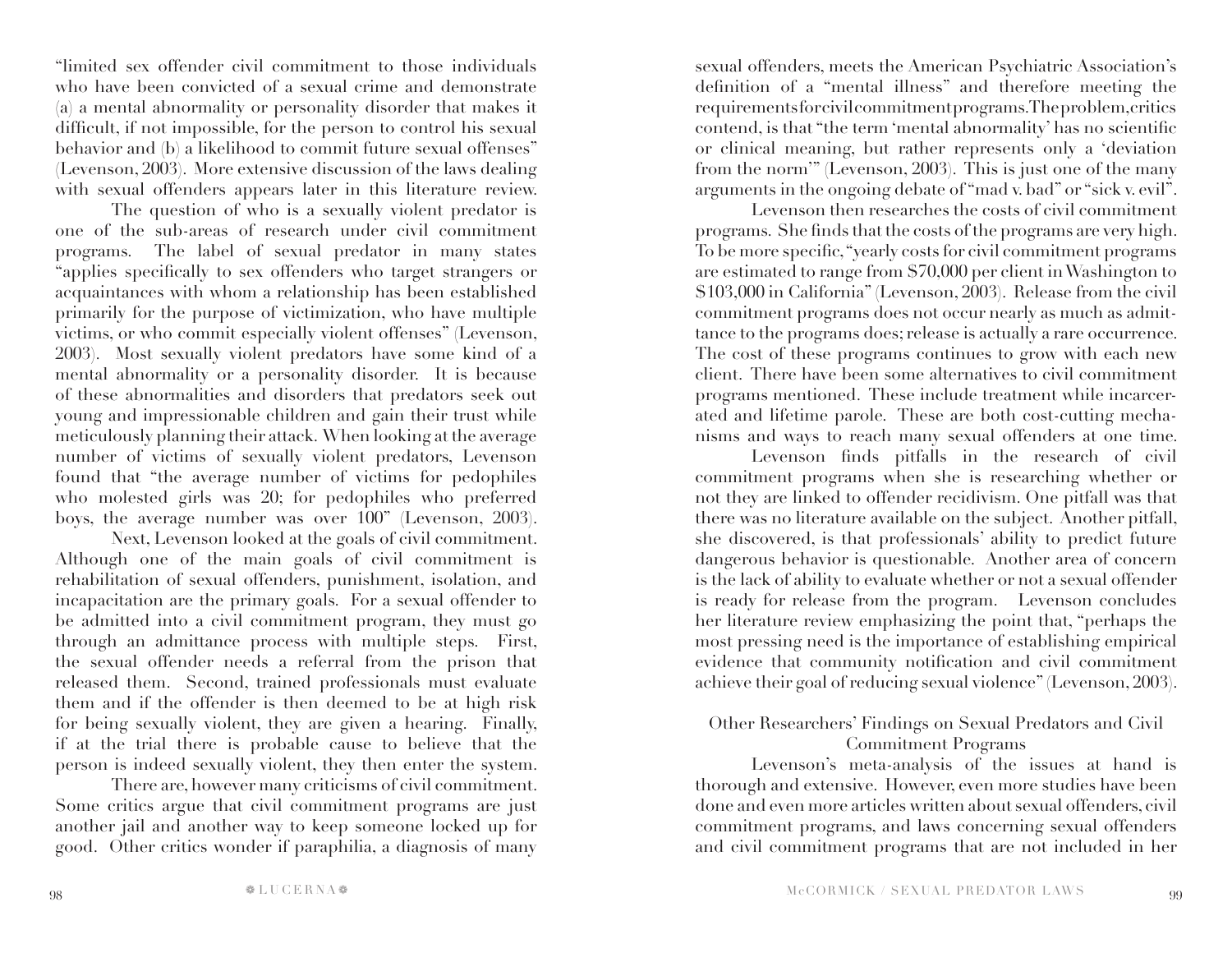literature review. A study of lifetime, sex-offender recidivism by Ron Langevin, a piece by Jill Levenson on sexual predators and civil commitment, and academic articles and analyses written by Wanda Kendall, Stephen Webster, James Seager, and John La Fond, allow us to study the issues at hand more extensively. The information obtained through these studies and articles is linked and formatted almost exactly as Levenson's meta-analysis.

One of the first questions addressed by Levenson that is also addressed by some of the previously mentioned authors is the issue of who is a sexually violent predator. Levenson goes into detail about who is considered to be a violent predator and what this label means. She does not, however, define sexual abuse in her review, which is key considering that sexual abuse is the behavior of these sexually violent predators. Kendall does offer a definition in her analysis and goes into further detail about who is a sexually violent predator. Kendall defines sexual abuse as "referring to an individual perpetrating a sexual act against another person who is non-consenting, unable to consent, or too young to consent. Such sexual behaviors range from verbal and sexual harassment to fondling genitalia, rape, and sadistic sexual acts" (Kendall & Cheung, 2004). Kendall also discovers that sexually violent predators are repetitive in their behavior. Offenders are considered to be predatory because they are always on the hunt for their next victims.

The next issue addressed is civil commitment programs. The main areas of concern for the civil commitment programs are their goals, the cost, impact, and effectiveness. La Fond writes that one of the goals of civil commitment programs is that offenders be treated and monitored in the communities where they live thus freeing up resources, namely financial resources, needed to help sexually abused children or those who are at risk for becoming abusers themselves. Kendall offers up goals of the civil commitment programs from two different perspectives, the public health view and the treatment point of view. Kendall writes, "[f]rom the public health point of view, incarcerating these criminals will protect the public from harm. From the treatment point of view, simultaneous prevention and treatment programs planned with support from legislation will prevent later abuse" (Kendall & Cheung, 2004).

The next sub-topic discussed is the cost of civil commitment programs. Kendall's research coincides with Levenson's in that they both have found that civil commitment programs are expensive. Levenson discusses the one-year cost per offender in the states of Washington and California, whereas Kendall discusses the 10-year cost of implementing a new policy in the state of Illinois and found that it would be \$1,007,719,300.

The next area discussed is prediction of sexual offense recidivism. Many of the authors find meaningful research to add to Levenson's extensive review in this area. Segar finds that some programs have linked treatment with reduced recidivism but that the efficacy of the treatment in reducing recidivism is still unknown. Webster discovers that Marlatt and Fordon are responsible for creating the first model of relapse prevention. Relapse, as Webster also learns, is a four-step process, "the occurrence of a high-risk situation for which there is no coping response; decreased self efficacy (accompanied by a positive outcome expectancy for the sexually abusive encounter); a lapse, which leads the individual to anticipate the positive effects of the sexually abusive encounter; and finally a relapse" (Webster, 2005).

On the topic of prediction, Ron Langevin, Suzanne Curnoe, Paul Fedoroff, and Renee Bennet's study, "Lifetime Sex Offender Recidivism: A 25-year Follow-Up Study", is a significant piece of research. They first acknowledge the problems that have occurred in other recidivism studies, mainly the varying results from different studies. Problems occur due to the multiple criterions that fit the definition of recidivism. These criterions include: 1) sex offense re-convictions and 2) any new charge or arrest for sexual offences (this includes any type of new conviction, any type of new charge, parole violations, and/or court appearances). Researchers have used one or all of the criterion but no two researchers use the exact same when conducting research. Problems also occur because sex offenses can be plea-bargained down to a lesser charge and fly under the radar of researchers. Another problem occurs due to the fact that police charges may be deceiving. A perfect example is, "a single charge of sexual assault may represent years of abuse of a single victim, while multiple charges of sexual assault may involve a single victim on a single occasion" (Langevin, Curnoe, Fedoroff,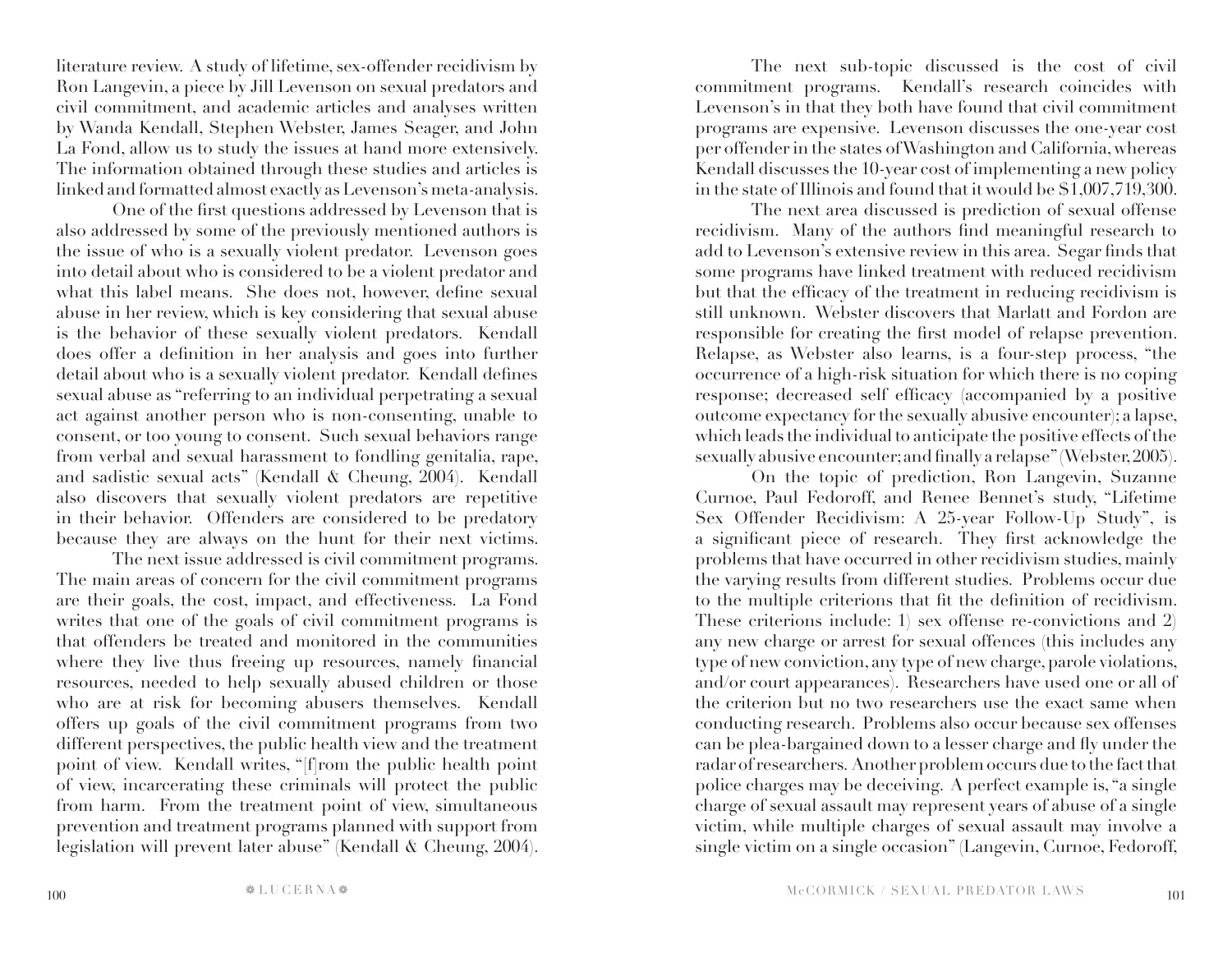Bennet, 2004). Problems also occur because group composition and sample size may vary over time in recidivism studies. Lastly, problems occur with low reported rates and short follow-up time.

For this study, Langevin and his colleagues have 2,124 sexual offenders who had been seen for psychiatric assessment from 1966 to 1999. For the follow-up portion of the study only 351 men were available. The different groups of men were: incest offenders, genital exhibitionists, extrafamilial child sexual abusers, sexually aggressive, courtship disorders, and sexually polymorphous men. The mean age of the group was 31.7 years old and most participants were high-school dropouts. It was also discovered that the vast majority of the offenders (96.9%) were Caucasian. Langevin compiled the detailed criminal histories of all the participants and divided them into five different types of charges:

1) Sexual offences, including sexual assault indecent assault, and sexual interference; 2) violent offences that were not indicated as sexual, such as common assault, wounding, and homicide; 3) substance-abuse related charges such as driving while ability impaired; 4) property offences such as break and enter; and 5) other procedural offences such as failure to comply with a court order (Langevin et al, 2004).

He also looks at time in prison, time on parole, number of convictions, and number of court appearances.

Next, Langevin shares his results. Of the 351 men used for this portion of the study, they would have a lifetime total of 2,961 convictions over the 25 years, 38.7% labeled as sex crimes. The offenders were in court a total of 2,193 times over the 25 years, 37.5% because of sex offenses. Langevin also discovers that "the majority of men had reoffended within five years at large, 68.6%…and 74.2% acknowledged offending without any legal involvement with the authorities" (Langevin et al, 2004). Extrafamilial offenders against children and exhibitionists showed the highest recidivist rates, about 70%, however almost all reoffended if their undetected crimes would have been included in the results. Finally, "a total of 88.3% of offenders would have been considered sex offense recidivists if they had been caught" (Langevin et al, 2004). These results could vary due to the fact that, as mentioned before, many sexual offenders have their

charges plea-bargained down to lesser charges. After looking at the research, one could predict that the vast majority of sexual offenders, if given the opportunity, will recidivate. It is because of this fact that Langevin suggests that future research cover a time span of over five years for the findings to be more accurate.

Another area that Levenson discusses in her literature review is the impact of civil commitment programs on sexual offense recidivism. To shed more light on the topic, a study done by Levenson, "Sexual Predator Civil Commitment: A Comparison of Selected and Released Offenders", is a valuable tool. The purpose of this study "is to investigate whether sex offenders who are selected for civil commitment are indeed more sexually dangerous than those who are not selected" (Levenson, 2004). Levenson hypothesizes that those selected for civil commitment would be more likely to have been diagnosed with a paraphilia or antisocial disorder as well as having higher risk assessment scores and other factors linked to recidivism. The sample for this study consists of 450 adult males who were competent sex offenders. Of the sample of men, "222 were child molesters with minor victims only, 115 rapists with adult victims only, 99 mixed who had adult and minor victims…the vast majority of participants had extra familial victims (92%)… and nearly half belonged to a racial or ethnic minority group" (Levenson, 2004). The participants of this study went through the civil commitment program selection process discussed earlier: they are interviewed, evaluated, the court has probable cause that they will recidivate, and then they are taken under custody. The evaluators use the Static-99, the Rapid Risk Assessment for Sex Offense Recidivism, the Minnesota Sex Offender Screening Tool, and the Psychopathy Checklist-Revised to assess the mental capacities of all sexual offenders who are part of this study. These evaluations also include criminal history, diagnosis, psychosocial information, and risk assessment.

The results of Levenson's study show that the selected offenders score significantly higher on their evaluation tests. Levenson also discovers that selected offenders "had younger victims than released offenders, higher numbers of victims… had prior treatment failure, used a weapon in the commission of a sex offense, had a history of a variety of sex crimes, and had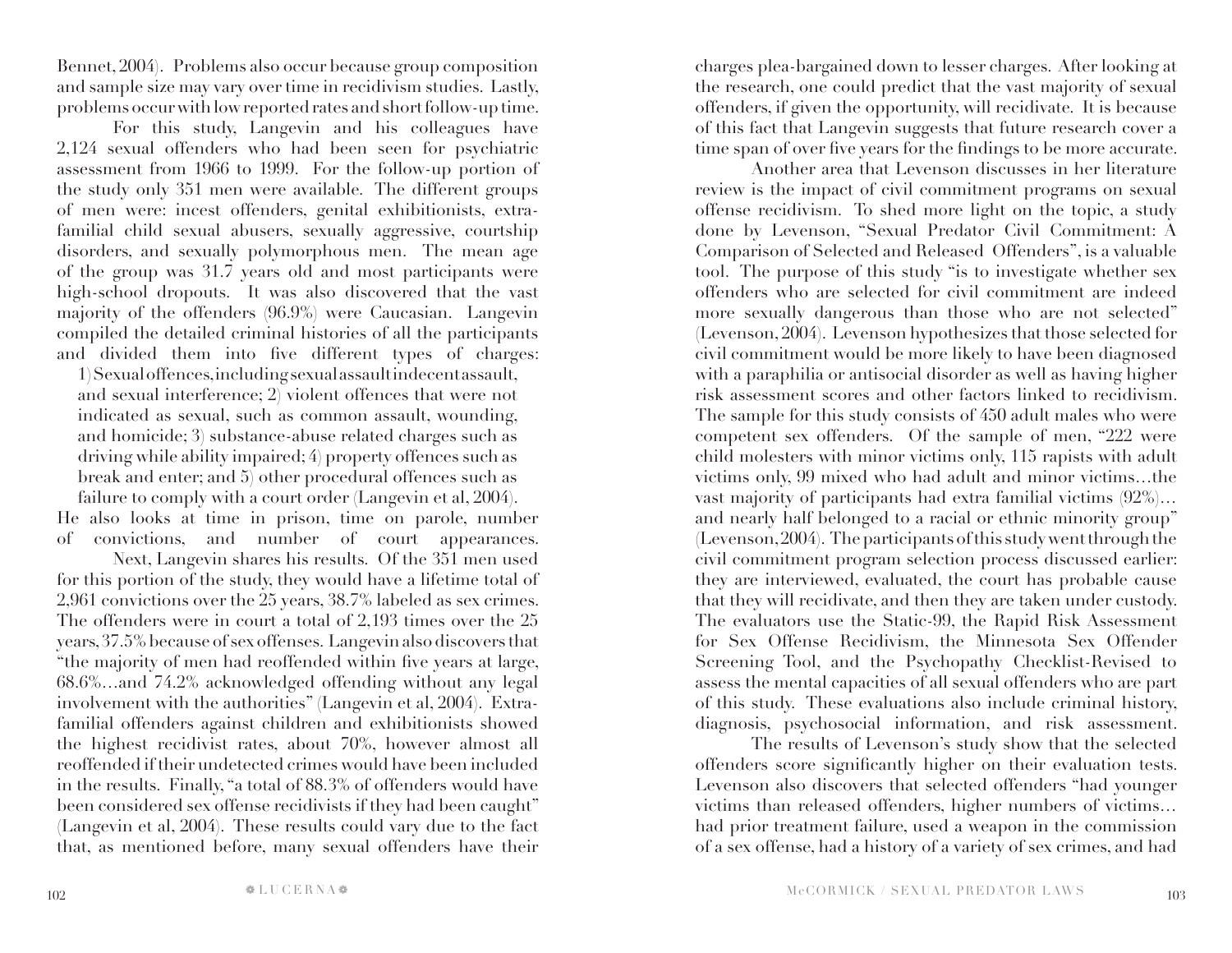reported experiencing childhood sexual abuse" (Levenson, 2004). Although the percentage is small, it is significant to note that 5% of the selected offenders said that they intended to commit more sex crimes if and when they were released whereas none in the release group did. Levenson found that her hypothesis is supported in that evaluators select the worst sexual offenders to place in the civil commitment programs and that those who are part of the selected group are more likely to be diagnosed paraphilic or antisocial than the released group. This study aids in trying to assess how successful the civil commitment programs are, however, more research needs to be done. This is why Levenson suggests that "more research from states with sexually violent predator commitment statutes is needed, and ultimately, the effectiveness of civil commitment should be measured by its impact on sex offense recidivism" (Levenson, 2004).

The last area of discussion when dealing with civil commitment programs is evaluating readiness for release from civil commitment. John La Fond and Bruce Winnkick offer insight into this area of discussion with their article "Sex Offenders and the Law". They conclude that when discussing sex-offender risk assessment, "experts can provide useful information in predicting whether specific sex offenders are likely to reoffend and points out that experts are better at identifying which offenders are dangerous than they are in determining when these offenders can be safely released into the community" (La Fond &Winnkick, 1998). They also conclude that actuarial prediction is better then clinical prediction when looking at the approaches to risk assessment.

## Sexual Predators and the Law

The third and final area of discussion by Levenson and all the other authors is sexual predators and the law. The laws have just recently started catching up with the problems created by sexual offenders. Although our system has come far, it is significant to note that 37% of sex offenders will return to the system again and again and that the vast majority of sex offenders in custody are not and may not be incarcerated. Kendall discovers through her research that there are four categories of civil commitment laws: First, the sexual psychopathic model: which is an alternative to criminal prosecution and is based on the premise that sex offenders are "mad, not bad" and therefore need to be treated, cured, and released. Second, the post-conviction commitment: treatment of the offender ensues instead of sentencing and indefinite confinement of persons determined to be dangerous offenders. Third, the mental health commitment: offenders are not criminally prosecuted but are committed for mental health treatment. This law also recognizes that sex offenders may not be psychotic. Fourth, the post-prison commitment: the offender must complete involuntary civil commitment after imprisonment (Kendall & Cheung, 2004).

In the literature, high recidivism rates have been discussed extensively and a few questions arise. What has the government been doing to prevent sex offenders from recidivating and what is protecting the communities from the sexual predators? There are two benchmark cases that have addressed these questions, one of which was discussed earlier in the review. The first of the benchmark cases, as discussed in Levenson's meta-analysis, deals with community notification and children who are victims of sexual abuse. The brutal rape and murder of Megan Kanaka by a sexual offender in her neighborhood led to "Megan's Law" being passed by President Bill Clinton in 1996. This federal law "mandated all 50 states to develop requirements for convicted sex offenders to register with local law enforcement agencies and to notify communities when a sex offender lives in close proximity" (Levenson, 2003).

However, notification laws are the cause of many problems for communities. Notification may give the community a false sense of security because only convicted sexual offenders are forced to follow this law. The public does not take into consideration how many of the sexual predators are members of their own families, close family friends, or other non-convicted sexual offenders. Another flaw of community notification is geography. The laws of notification "are typically restricted to the geographical community in which the offender resides, offenders can easily seek victims in communities other than their own" (Levenson, 2003). These laws also have negative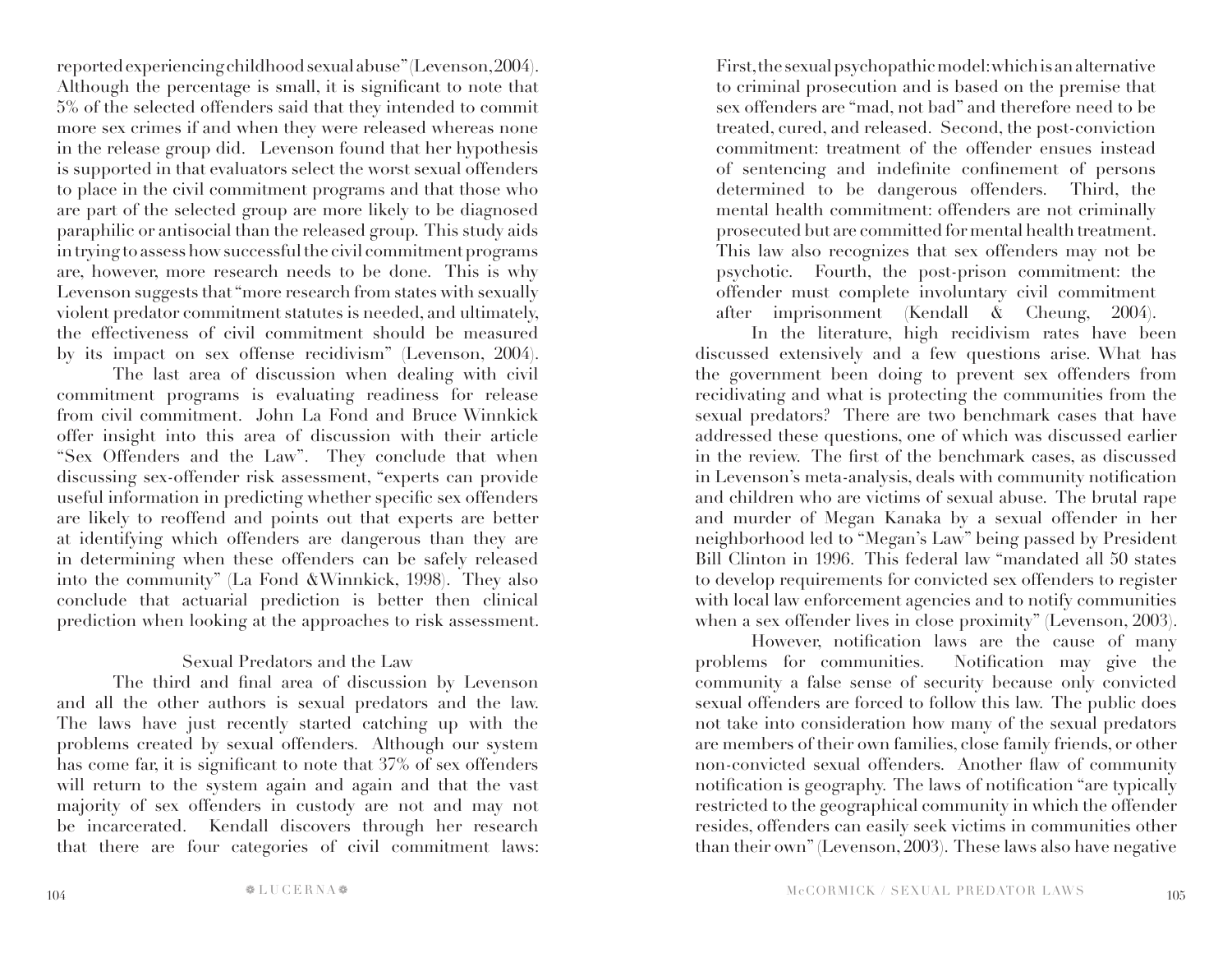effects on the offender and the offender's family and friends and can lead to verbal and physical abuse of the offender, their friends, and/or their family. Another problem with notification is that so much money is going to these notification programs that treatment and prevention programs have suffered monetarily. Studies also show that "38% of citizens reported increased anxiety due to notification and the lack of alternatives for dealing with sex offenders living in communities" (Levenson, 2003). The notification laws also add work for the already exhausted law enforcement agencies. One of the sub-areas of notification-law research was recidivism. Levenson discovered that recidivism rates might be lower than the public thinks but also goes on to acknowledge that so many sex crimes go unreported that recidivism statistics may not be all that accurate. Levenson concludes that there has been no research suggesting that the community notification laws actually benefit communities, are an effective strategy, or reduce recidivism.

Kansas v. Hendricks, the second benchmark case briefly discussed earlier, deals with civil commitment programs. This case made it necessary for sexual offenders to be diagnosed with a mental disorder to be put into a civil commitment program. Hendricks had a long history of child abuse and was a perfect candidate for the Sexually Violent Predator Act mentioned earlier. Hendricks motioned for the petition of confinement against him to be dismissed on the grounds that his Constitutional rights were being violated. Supreme Court Justice Clarence Thomas wrote for the majority, "The Kansas Act requires a finding of future dangerousness, and then links that finding to the existence of a 'mental abnormality' or 'personality disorder' that makes it difficult, if not impossible, for the person to control his dangerous behavior" (Levenson, 2003) for that person to be justifiably entered into a civil commitment program and Hendricks fit the requirements.

Since then, civil commitment programs have been required in all 50 states and 16 states have "passed civil commitment laws providing for the continuous confinement and treatment of sexually violent offenders" (Kendall & Cheung, 2004). However, just as Megan's Law and notification laws have their fair share of problems, so do the mandatory

civil commitment laws. The sex offenders' liberty comes into question when dealing with civil commitment programs. Critics believe that sexual offenders who have been punished to the fullest extent of the law should regain their liberty and be released back into society, not forced into further confinement and incarceration. There is also an issue when diagnosing someone as 'mentally ill'. La Fond and Winnkick discover in their research that "the courts that have upheld sexual predator laws have not yet provided a thorough and useful account of legal mental illness… What type of impairment should qualify as a mental disorder that would justify involuntary civil commitment?" (La Fond & Winnkick, 1998). So as one can see, the United States government has made great strides in dealing with sexual predators but much still needs to be done to fix the pitfalls of the laws that have been passed.

#### Conclusion

The research is extensive when it comes to sexual predators, civil commitment programs, and the law. The research has shown that sexual predators are usually diagnosed as mentally ill with some form of mental abnormality or personality disorder. Because of that fact that they are in need of treatment. Treatment can be found in the civil commitment programs that are mandated by all 50 states. Research has also shown that sexual predators have a high recidivism rate. Almost all sexual predators, if given ample opportunity, will recidivate and it is unlikely that the proper authorities will catch them. It is because of that fact that communities need protection from these predators. Laws requiring sexual predators to notify their communities of their presence are one way of protecting the community. However, as seen through the research, there are many problems with the treatment programs, notification policies, and the laws that have been established to help sexual predators with their illnesses and to keep the communities safe from their abuse. It is because of these problems that more research needs to be done on sexual predators, civil commitment programs, and the law. Research needs to be done to verify that treatment programs prevent sexual offenders from recidivating. There has been no empirical research done that